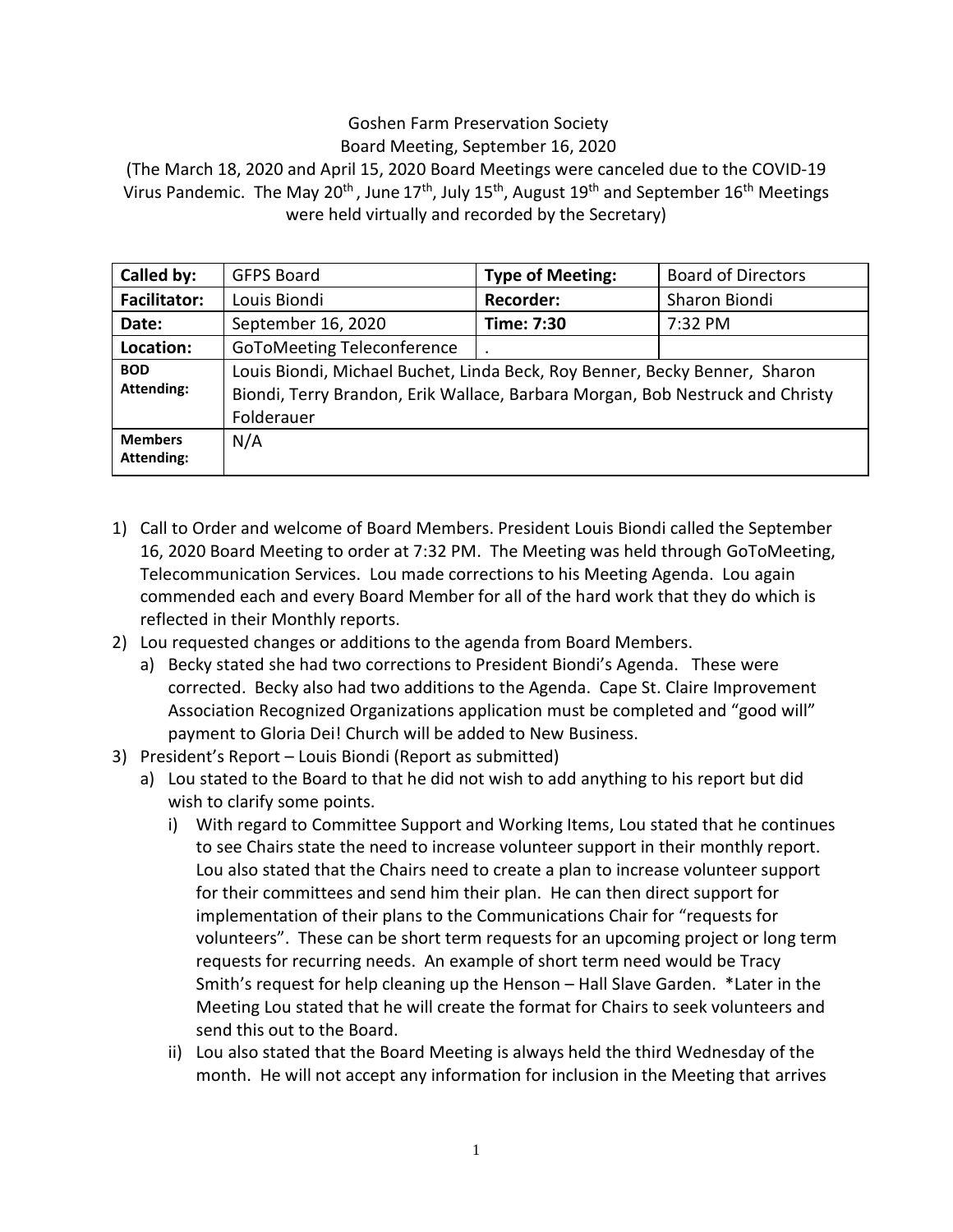after midnight the day before the Meeting. Lou gave his reasoning on this. He will also request a motion for a "policy" on this at the October Board Meeting.

- 4) Vice President's Report Michael Buchet (Report as submitted)
	- a) Michael apologized to the Board for the lateness of his reports over the last several months.
	- b) Michael reviewed important aspects of his report.
		- i) Accountant Search
			- (1) Michael sent letters and emails explaining the Board's vote on choosing one accounting service for further negotiation (the Board chose Linda Walsh, CPA, Walsh & Associates) to the four other accounting candidates. He has not heard back from Linda Walsh but will reach out to her to set up our virtual conversation with the Executive Committee which can, with Board approval, result in a contract with Walsh & Associates. See August 19, 2020 Minutes for a motion authorizing this virtual meeting. **(Action Item: 410-09-20)**
			- (2) Michael has heard back from Ken Norton, Annapolis Accounting Services. Mr. Norton stated that rather than continue doing GFPS tax preparation for us; they feel that our tax preparation should be done by the accounting service that GFPS decides to use. Annapolis Accounting Services has been doing our annual tax preparation for free since 2011. Ken Norton stated that the firm does not feel that GFPS is a "good fit" for Annapolis Accounting Services.
	- c) As relates to the work on the Farm House foundation, Michael has reached out to local contracting and construction persons. He is working with someone who might be able to assist us in moving forward. He has been told that it is important that we have a schedule marking out our steps that are necessary to apply for the grant contract (even if the schedule is tentative). Michael reminded the Board that the historic restoration group of engineers and contractors that can be approved for work on the Farm House is relatively small. We are still waiting for the completed drawing of the trench work needed to view the foundation signed off by David Wallace, PE. This must be addressed with David Wallace, PE diplomatically. Perhaps if we discuss the Capital Grant and the need to move forward ASAP on a schedule to present to Public Works, General Services, etc. David Wallace will move forward on what we need from him.
- 5) Treasurer's Report Christy Folderauer (Report provided under separate cover)
	- a) Michael gave the Financial Report. He does not have the QuickBooks report as it is not yet up to date. He will also request a motion later in the Meeting to create a temporary policy of the Board due to COVID-19 restrictions to expedite the ability of the Treasurer with approval of another Officer to move funds into the appropriate accounts and account lines. (**Savings**: QuickBooks will track the following accounts in savings: **Unrestricted, Permanently Restricted funds (not used at this time), Temporary Restricted Funds – Farm House Windows, Gravely Tractor Mower purchase which has sub accounts for Individual Donations and Financing, and House Grant Project Funds which has sub accounts for Grant Monies, Board Allocated and Private Donations**. Roy reported that he had received a check for \$1000.00 made out to GFPS from the Unity Grant for Larry Jennings to buy plants for around the Shallow Water Wildlife Pond. Larry will be making the purchases and will then submit reimbursement forms and receipts to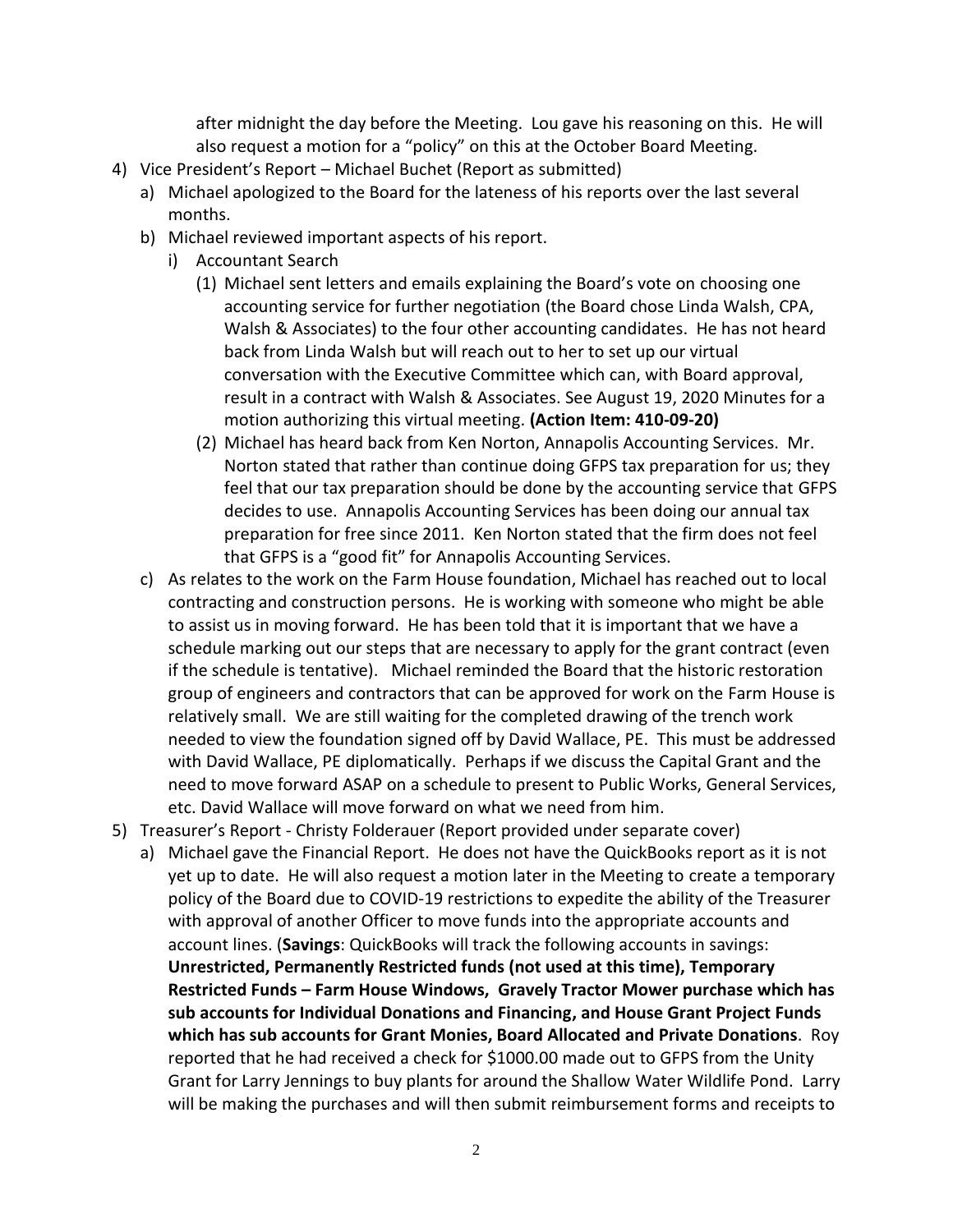GFPS. Michael confirmed that this money would also go into a Restricted Fund in Savings. He asked Roy to send (or have Larry Jennings send) Michael the paper work on the Unity Grant. Lou has a copy of the Grant and will send to Michael for the accounting records. Michael worked on the above mentioned Temporary Policy Change and would like a motion and Board vote on the motion at this time.

- i) Reminder from the Secretary: Any checks that a Board Member or other Member receives needs to be copied before it is deposited. A copy of this check and the deposit slip (if not deposited by the Treasurer) will need to be sent to Michael (at present) and Treasurer, Christy Folderauer for accounting records.
- b) Michael moved that we accept the Temporary Policy for Money Movement and Distribution (below) and Bob seconded.
	- i) Rather than requiring monthly Board motion/vote to allocate and distribute funds among accounts and account lines, this Temporary Policy for Money Movement and Distribution authorizes the Treasurer together with another GFPS Officer to move funds to appropriate accounts or account lines pursuant to the funds' specific restricted or unrestricted use criteria and authorizes them to do so without further Board authorization.
	- ii) Temporary Policy for Money Movement and Distribution is to remain in effect until the first GFPS Board of Directors meeting, at which no COVID -19 mask, quarantine, and social distancing or other practices are in effect. This Policy will extinguish automatically and be noted as extinguished in this Meeting's minutes. The Board may revise or extinguish this policy at any regularly scheduled Board or properly called Special meeting.
	- iii) Discussions ensued. Erik called for a vote on the motion. The motion carried with 6 for and 3 opposed. Lou addressed Erik's concerns and asked that Erik, Christy and Michael discuss another way to address the Money Movement issue before the next Meeting and be prepared to discuss a modified motion on this issue. (**Action Item: 411-09-20)**
- c) Becky made a motion to table approval of the Financials for June 30, 2020, July 31, 2020 and August 31, 2020 because we do not have the QuickBooks Reports. Erik Wallace seconded. Motion carried.
- 6) Review/Approval of Minutes August 19, 2020 Board Meeting Minutes
	- a) Becky made a motion to approve the August 19, 2020 Minutes. Barb seconded. Discussion ensued. Becky had made an amended motion to accept the August 19, 2020 Board Meeting Minutes with corrections. Michael seconded. The motion to approve the Minutes with corrections carried.
- 7) Committee Reports
	- a) Building & Maintenance (Vacant)
	- b) Communications Barbara Morgan (Report as submitted)
		- i) Barbara reported that she picked up the plaque for Dave Merson, talked to Roy about getting the plaque stand installed at the Memorial Grove and contacted Dave's wife, Anita Merson about a date for the plaque unveiling for the family. The Unveiling Ceremony will be on Saturday, October 3, 2020 at 10:00 AM. We should all meet at the Memorial Grove. Barb agreed to address the gathering.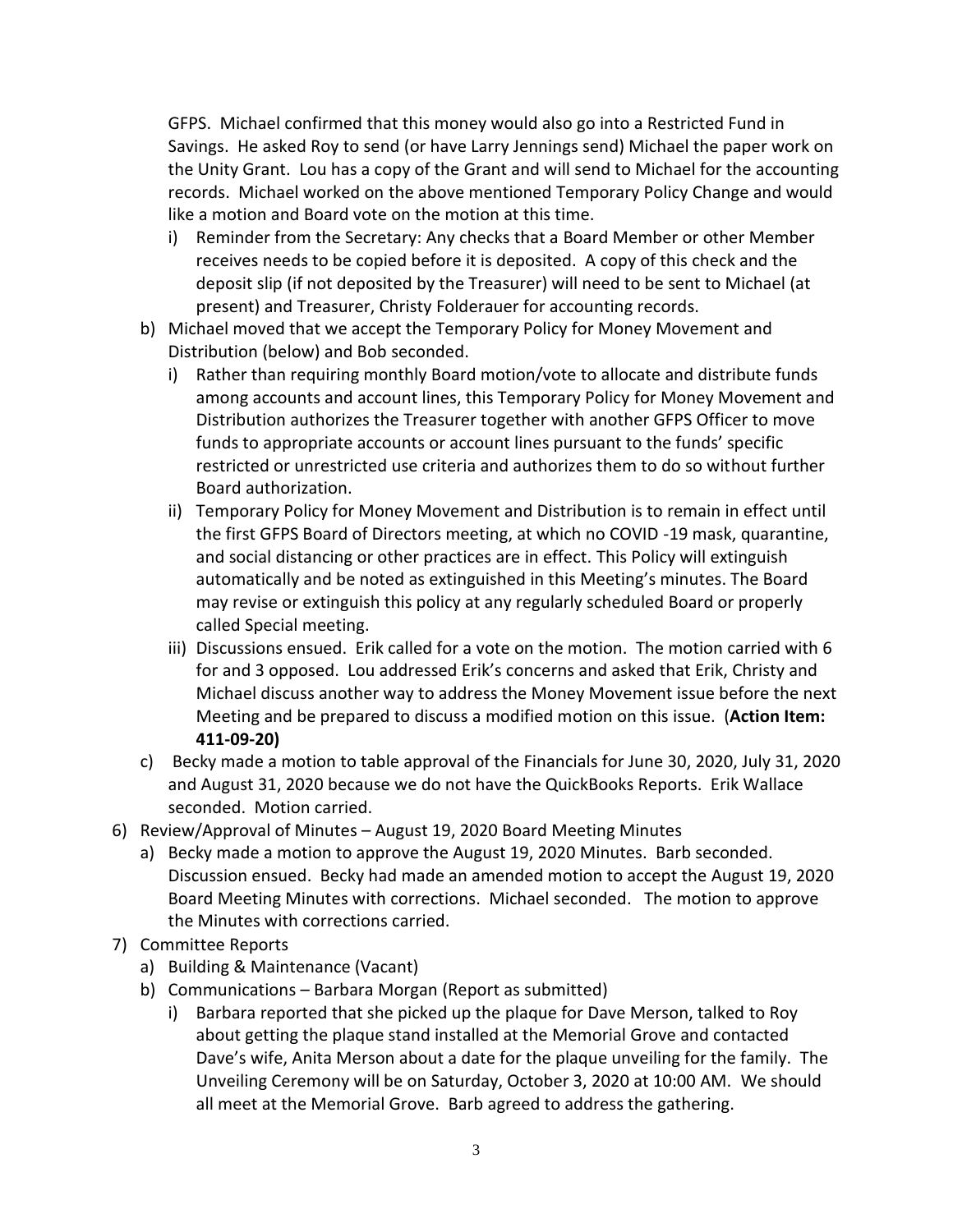- ii) Terry had a question about the website for Barb and who contacts Shannon Lepthien for posts, etc. Barb explained that she emails Shannon to add posts or make changes. Some of these requests are done quickly; others take more time to execute. Terry asked if we use WordPress and Barb responded that WordPress and another program are used.
- c) Education Committee Terry Brandon (Report as submitted)
	- i) Terry reported that the first ICST Stakeholders Meeting is scheduled for tomorrow, September 17<sup>th</sup> over Google Meet. One of the agenda items is Goshen Farm working with teachers who might be coming to Goshen Farm and setting up a way to do their curriculum on line with their students. They want to get assistance from Terry on topic options and making short videos they can use. Terry is in the process of recruiting Members and others who have areas of expertise that can be used to assist teachers. Lou suggested that Terry think beyond just Goshen Farm activities but other CSC Community Resources as well. Michael suggested that GFPS look into upgrading our Wi-Fi strength. Lou suggested that while GFPS may not be able to afford an upgrade at this time, there are grant opportunities that can be investigated. Terry is looking into this. Bob will look into the cost of expanding our Wi-Fi strength through Broad Stripe, our current provider.
- d) Events Erik Wallace (Report as submitted)
	- i) Erik reported that we have cancelled both the Fall Open House scheduled for September 12, 2020 and the Harvest Pasta Dinner scheduled for October 10, 2020.
	- ii) Erik also stated that all of the 200 pounds of honey from the 2020 harvest has been sold. Total proceeds from the honey sales are \$1,800.00. and he will get the cash to Treasurer, Christy Folderauer for deposit. He would like to direct this \$1,800.00 donation to the Matching Grant Fund.
	- iii) The Phantom Wine Tasting chaired by Lou and Sharon brought in just over \$3,000.00 thanks to generous participants.
- e) Financial Development Lou Biondi (No report submitted)
	- i) Lou has been focused on the Phantom Wine Tasting and Raffle fundraiser.
- f) Garden Bob Nestruck (Report as submitted)
	- i) Bob had one item to emphasize in his report. Member Tracy Smith who plans and manages the Henson – Hall Slave Garden has had to take a break from her work in the Garden due to a family emergency. The Sharing Garden Committee is taking care of the Slave Garden clean-up but could use additional volunteers. Any Board Members wishing to help should contact Bob.
- g) Grounds Roy Benner (Report as submitted)
	- i) Roy reported that he has wood stacked up from fallen trees. He would like to notify Members that they may take the wood for free. Bob will send out an email message to the Gardeners letting them know they can take this wood.
	- ii) Lou asked about Mr. Downes work on clearing weeds and mulching around the Orchard trees. Roy responded that 9 trees have been completed. Becky mentioned that Doug Downes is interested in Goshen Farm and has sent in his money for the Sharing Garden Plot "Waiting List" for 2021.
- h) History & Research Scott Powers (No report submitted)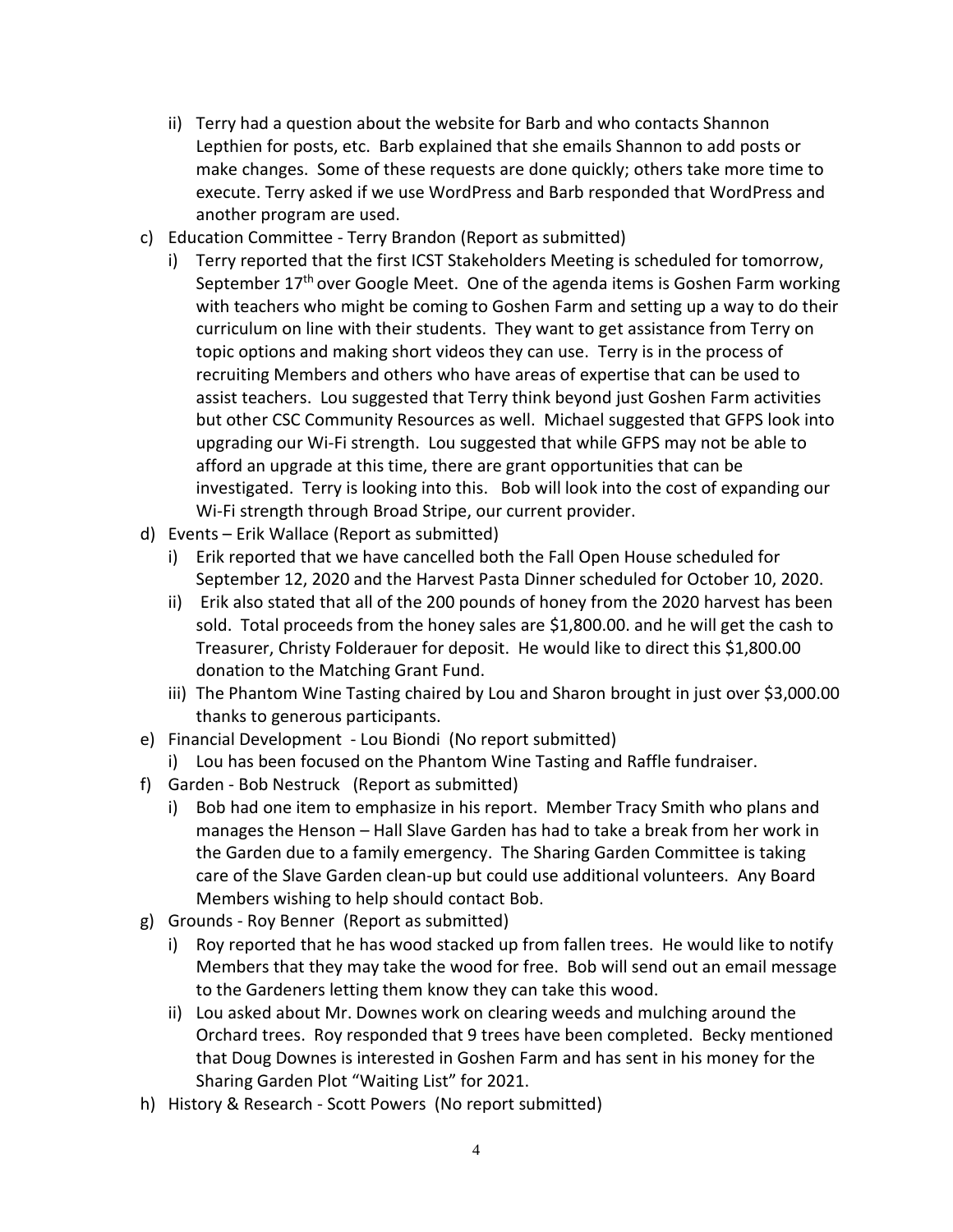- i) Membership -Becky Benner (Report as submitted)
	- i) Becky was pleased to report that we have 185 Membership Units for 2020. This surpassed our 184 Membership Unit totals for September 2019 by 1.
	- ii) Becky will be sending out Membership Renewal Letters in November.
	- iii) Becky asked Michael to check his records for Noreen Bowdoin to see if she sent money for her Membership on August 13, 2020. Michael confirmed the PayPal records show Ms. Bowdoin's payment of \$20.00 for Membership. Michael will send Becky confirmation of this Membership Payment and Christy will send refund check to Ms. Bowdoin. **(Action Item: 412-09-29)**
- 8) Review of Action Items and Recurring Action Items
	- a) Regarding **(Action 401-07-20),** Becky asked if this was completed. Barb stated that she had sent out a list of "buttons" for review to the Treasurer and President. Lou believes this has been completed but Barb will check. Hold marking CTD until October Meeting. Barb also stated that Shannon from Color Fire is still working on a button identifying Grant Donations. Lou will also look into this as well.
	- b) Lou reported that regarding (**Action Item 402-08-20),** our Secure Sockets Layer (SSL) (security fee) did increase from \$119.98 to \$159.98. This information needs to be changed on Recurring Actions. Action marked CTD.
	- c) As relates to (**Action Item: 404-08-20)**, while Erik researched and confirmed that Boy Scouts do have liability insurance coverage that must be activated during an Eagle Scout Project, the Board asked Erik to develop a policy that can be handed to scouts when they come to GFPS with an Eagle Scout project. Erik will work with Becky on this Policy Statement. Becky will also add Membership requirement for policy regarding students performing Service Learneing hours at Goshen Farm. Once these policies are written up and presented to the Board, this action will be CTD.
	- d) As regards **(Action Item: 406-08-20),** Christy will confirm that AACPS has been added to our Selective Liability Policy as "co-insured" and send Lou an email confirming. Lou would like a copy of this addition (on Declaration Page) to send to Bruce Lamartin at the BoE.
	- e) Becky asked Christy if we had received the refund check from CNR Insurance for the cancellation balance of the 2020 year's payment. Christy stated that GFPS did receive the refund and it has been deposited.
	- f) Four Action Items were completed.
- 9) On-going Business
	- a) Regarding Board Member pictures that need to be taken for GFPS ID Cards, Lou has received no selfie photos from Board Members who need ID's.
	- b) Status of two Selective Insurance Policy payment amounts and payment schedules will be reviewed by Treasurer on Recurring Actions for accuracy. If there is an error, Christy will let Secretary Biondi know via email.
	- c) Lou discussed the new resolution on contract signing and addition to the By-laws presented at the August Meeting. A decision to approve the By-laws change was postponed until the September Meeting. Sharon made a motion that we approve the By-laws change on contract signing with the additional language. Michael seconded. Lou reviewed the new resolution changes regarding contracts and discussion ensued for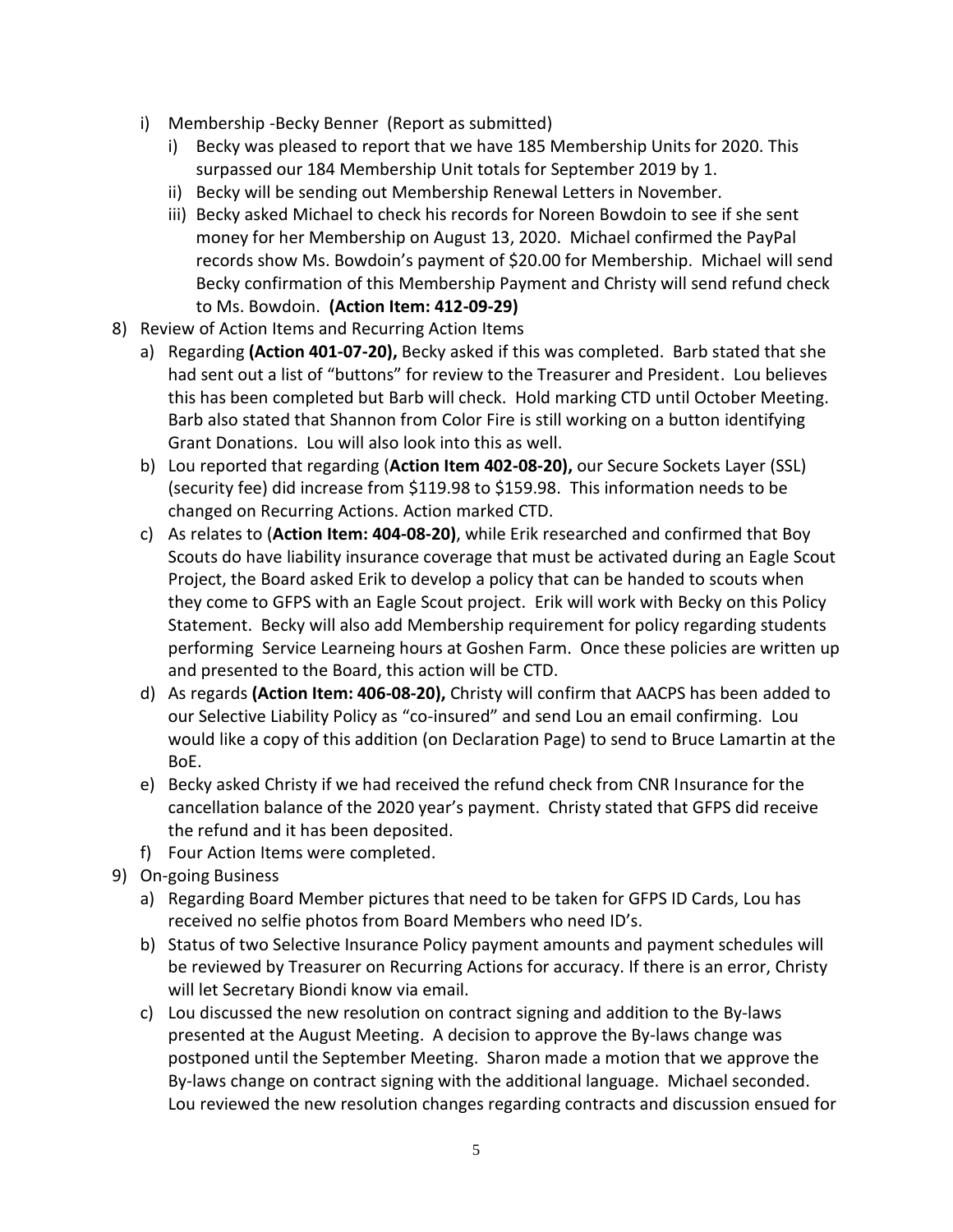the Board. The motion carried. Lou will make sure this By-laws change is ready for the January, 2021 Annual Membership Meeting to be voted on by the Membership. **(Action Item: 413-09-20)**

- d) As relates to an Ad hoc Committee on cancellation of contracts and language to be included in future contracts (verbal or written), an Ad hoc Committee was not formally set. Michael is crafting language that would cover concerns with help from Erik Wallace. Becky has also been doing research on contract policy. Lou will review what we have, set up an Ad hoc Committee and send an email to those who have agreed to serve on this committee - Michael, Christy, Becky and Lou. **(Action Item: 414-09-20)**
- e) Lou discussed our plan for gutter repair. Lou asked Christy to look at a time when Richard's Tree Care could spare the use of the bucket truck on a Saturday or Sunday for the cleaning of the gutters. Lou will pick a date, ask for volunteers and notify Christy to schedule use of the bucket truck and operator. **(Action Item: 415-09-20)**
- f) Becky presented her draft GFPS COVID-19 Waiver for Board review. Lou suggested that we send this draft waiver to our attorney, Dirk Schwenk for review before reviewing and adopting.
- g) Discussion ensued regarding the updated Accident Form that Becky created and sent out to the Board on September 14th. Due to time constraints this Meeting, Lou requested that the Board review the form that Becky sent out and be ready for discussion and a decision next Meeting.
- h) The lease extension was approved at the August  $26<sup>th</sup>$  BoE Meeting and we are waiting on copies to be signed by President Biondi and Vice President Buchet. Lou asked BoE Attorney, Darren Burns for two copies so GFPS has a signed copy for our records.
- i) Lou suggested that on the topic of periodic Mail Chimp messages to Members and the At Large databases (discussed the past several Meetings), Becky and Roy write up the exciting purchase of the new Gravely Mower with photos and discuss what it takes to keep the grounds maintained. This "short" article would be sent out as a Mail Chimp message. **(Action Item: 416-09-20) (Added as A.I. and kept in September Minutes as has not been received by Lou.)**
- 10) New Business
	- i) Possible use of Goshen Farm public areas through a "reservation" process.
		- (1) Erik brought this up in his report and verbally at this Meeting. Erik found that AACPS grounds can be reserved on Department of Recreation and Parks website. Erik thought we could first identify the areas at Goshen Farm that could be used by scouts and others. Lou will research AA County Recreation and Parks website as regards use of school property for groups and the reservation process. **(Action Item: 417-09-20)**
	- b) Becky reported that that the CSCIA Recognized Organizations application is due September 14<sup>th</sup>. She contacted CSCIA Administrator, Leslie Coble regarding this. Leslie stated that CSCIA has not sent out the form yet for completion. The form covers January 1<sup>st</sup> through December 31<sup>st</sup>. Becky will monitor this.
	- c) Becky asked Bob Nestruck, Chair of the cancelled Harvest Pasta Dinner about whether Gloria Dei! Lutheran Church has been notified that this event has been cancelled. Bob stated that he had not contacted Gloria Dei! but he would do this. Becky also asked the